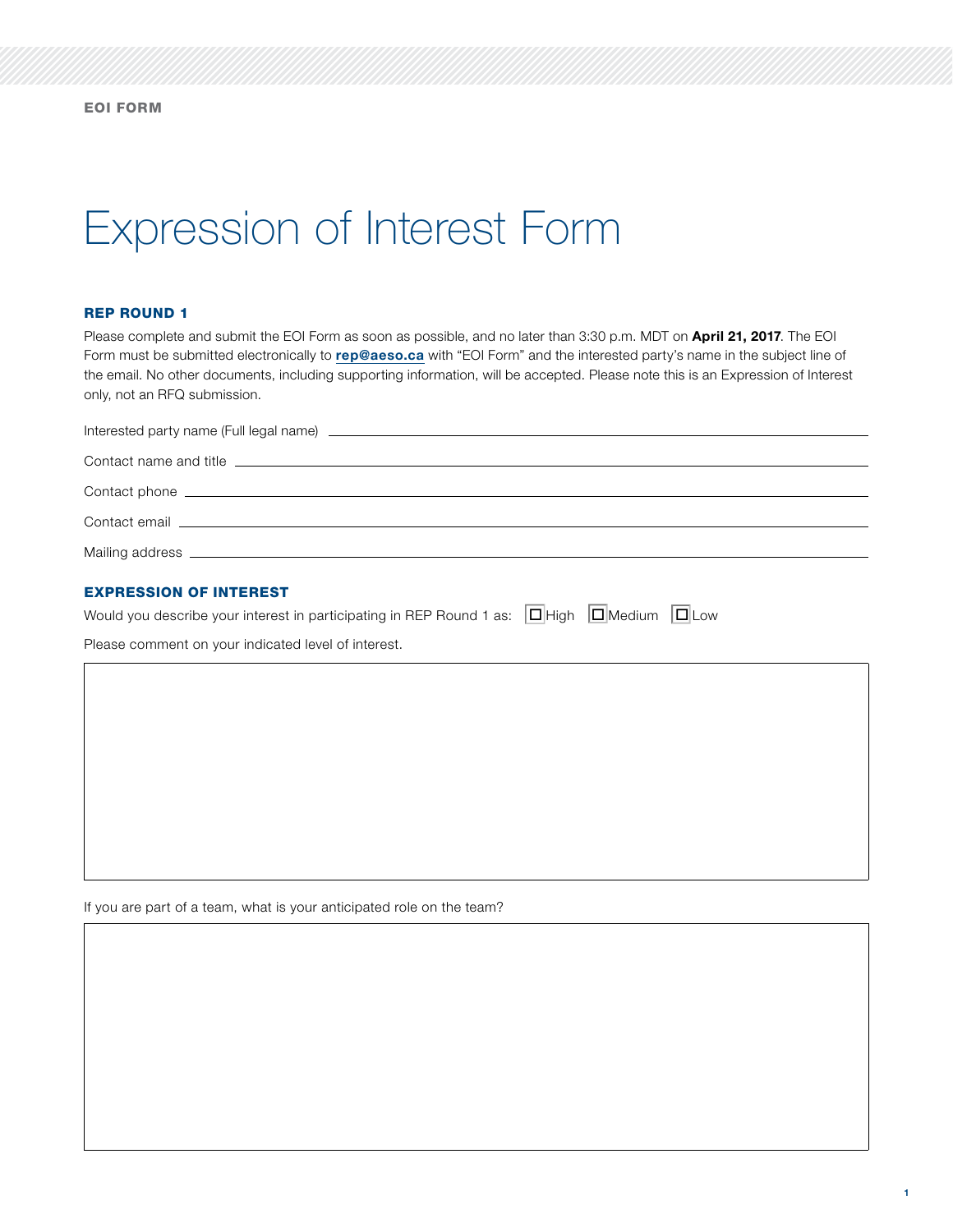### EOI FORM

If you are part of a team, who are the other team members and what are their potential roles?

|                                                                                                                                                                                                                                | Role <b>Role Role Role Role Role Role Role Role Role Role Role</b>                                            |
|--------------------------------------------------------------------------------------------------------------------------------------------------------------------------------------------------------------------------------|---------------------------------------------------------------------------------------------------------------|
|                                                                                                                                                                                                                                | Role 2008 - 2009 - 2009 - 2009 - 2009 - 2009 - 2009 - 2009 - 2009 - 2009 - 2009 - 2009 - 2009 - 2009 - 2009 - |
| Team member ________________________                                                                                                                                                                                           | Role <b>Role Role Role Role Role Role Role Role Role Role Role Role</b>                                       |
| Team member that the control of the control of the control of the control of the control of the control of the control of the control of the control of the control of the control of the control of the control of the contro | Role                                                                                                          |

Please provide brief general background information for you and each of your proposed enterprise (i.e. not individual) team members. Please do not include brochures or marketing materials.

| Are you interested in future REP competitions? $\Box$ Yes $\Box$ No |  |
|---------------------------------------------------------------------|--|

Are there features of REP Round 1 as described in the REOI that materially impact your level of interest in participating in the competition?  $\Box$ Yes  $\Box$ No

If yes, why?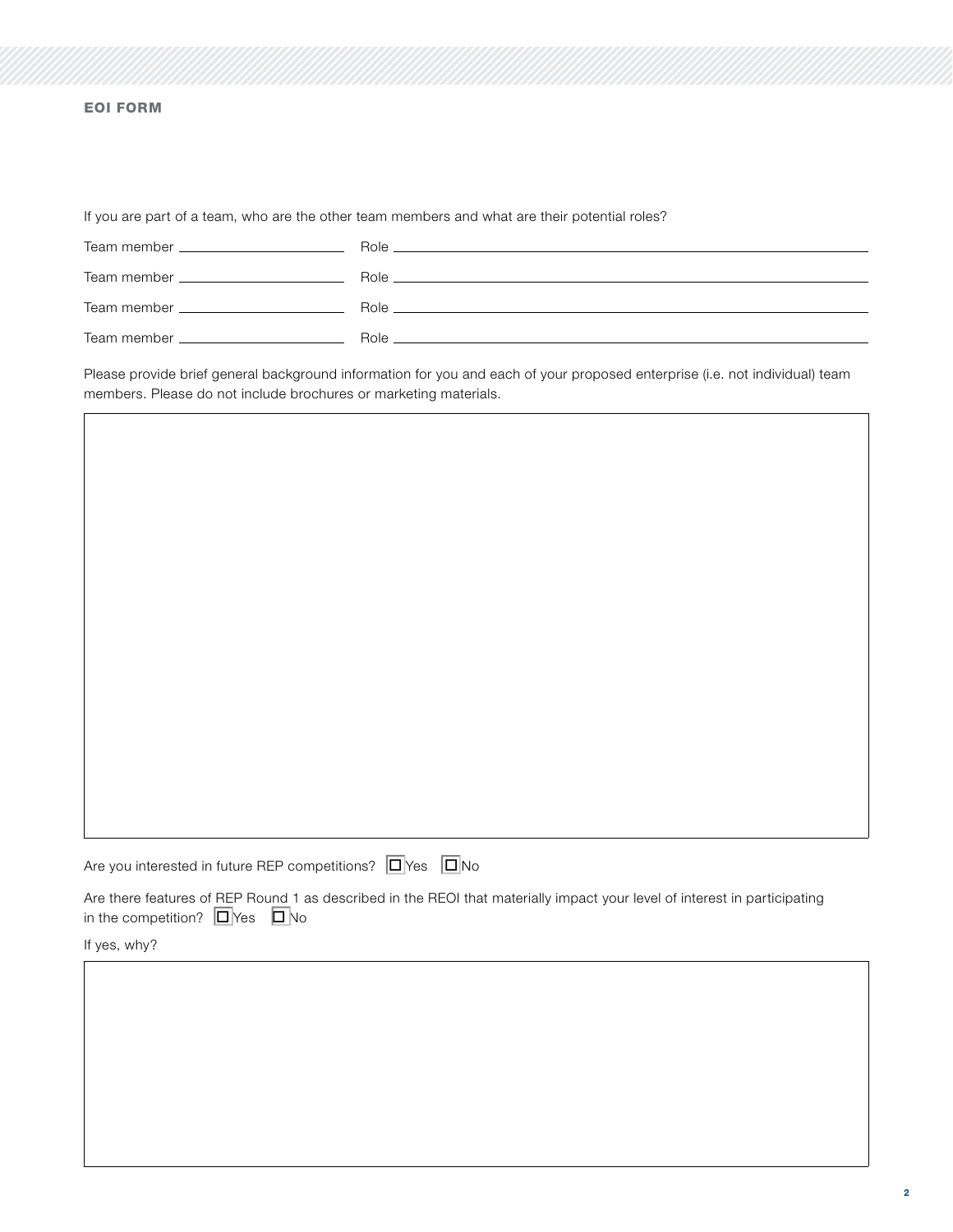# EOI FORM

| Please provide the anticipated number of Renewables Projects you plan to submit at RFQ ____________                                                                                                                                  |
|--------------------------------------------------------------------------------------------------------------------------------------------------------------------------------------------------------------------------------------|
| For each Renewables Project, provide the following:                                                                                                                                                                                  |
|                                                                                                                                                                                                                                      |
|                                                                                                                                                                                                                                      |
|                                                                                                                                                                                                                                      |
|                                                                                                                                                                                                                                      |
| Renewables Project location in Alberta <b>contract and the contract of the contract of the contract of the contract of the contract of the contract of the contract of the contract of the contract of the contract of the contr</b> |
| Name of Renewables Project <b>contract and a set of the set of the set of the set of the set of the set of the set of the set of the set of the set of the set of the set of the set of the set of the set of the set of the set</b> |
|                                                                                                                                                                                                                                      |
|                                                                                                                                                                                                                                      |
|                                                                                                                                                                                                                                      |
|                                                                                                                                                                                                                                      |
|                                                                                                                                                                                                                                      |
|                                                                                                                                                                                                                                      |
|                                                                                                                                                                                                                                      |
|                                                                                                                                                                                                                                      |
|                                                                                                                                                                                                                                      |
|                                                                                                                                                                                                                                      |
|                                                                                                                                                                                                                                      |
|                                                                                                                                                                                                                                      |
|                                                                                                                                                                                                                                      |
|                                                                                                                                                                                                                                      |